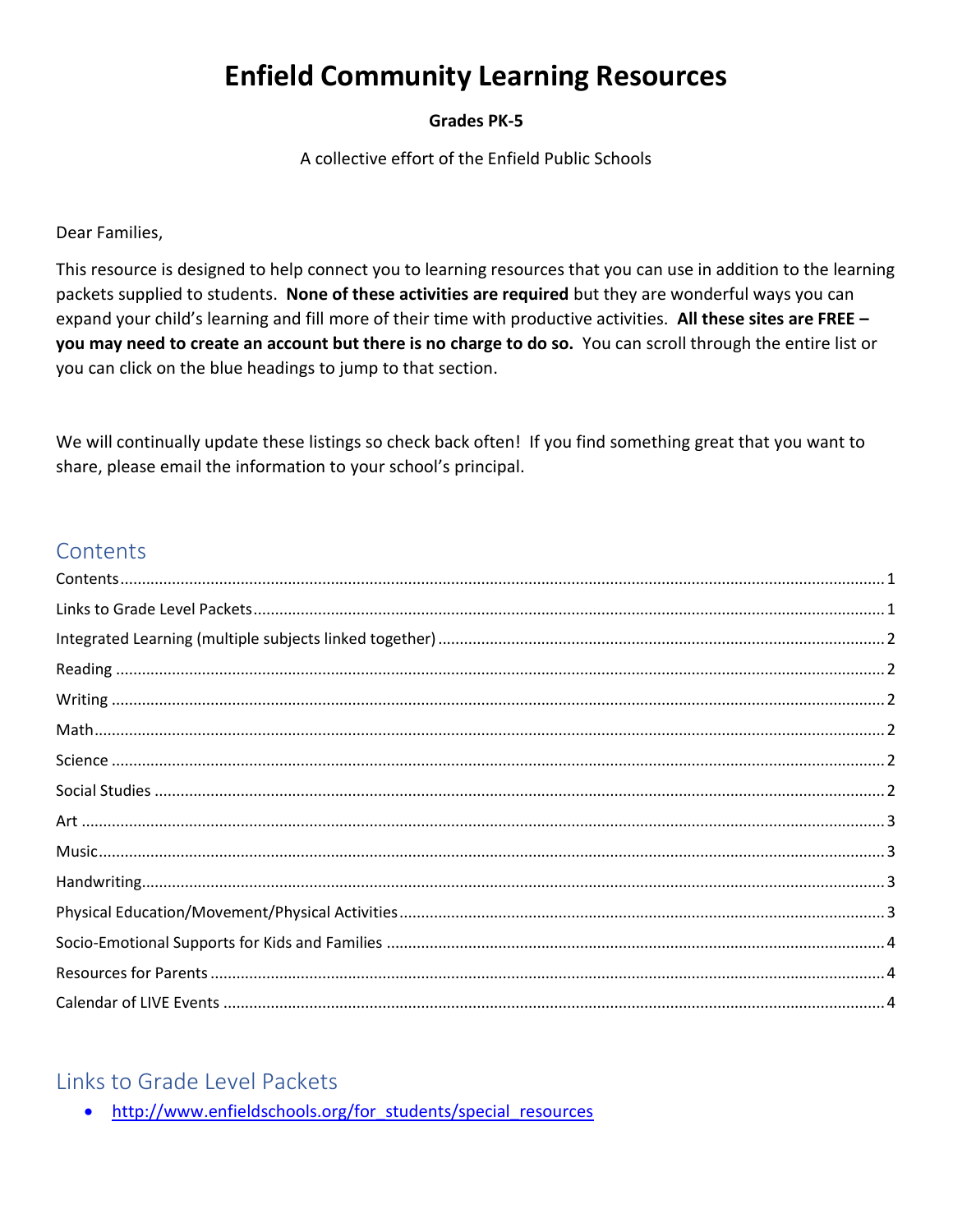### <span id="page-1-0"></span>Integrated Learning (multiple subjects linked together)

- (Grades K-5) Scholastic Learn at Home up to three hours per day of engaging math, science, reading, STEM information and activities. No login required. <https://classroommagazines.scholastic.com/support/learnathome.html>
- (Grades K-5 Science and Social Studies) National Geographic videos, articles, games, etc…<https://kids.nationalgeographic.com/>
- •

#### <span id="page-1-1"></span>Reading

- (Grades K-4) Storyline: Books read aloud by well known personalities [www.storylineonline.net](http://www.storylineonline.net/)
- (Grades 2-5) Khan Academy [www.khanacademy.org](http://www.khanacademy.org/) (create a learner account for each child)

#### <span id="page-1-2"></span>Writing

- (Grades 3-5) Typing Club [www.typingclub.com](http://www.typingclub.com/)
- •

### <span id="page-1-3"></span>Math

- **BEST RESOURCE!!** (Grades K-5[\) https://www.freckle.com/math/](https://www.freckle.com/math/) (you child should have an access code from school – contact your child's teacher if needed)
- (Grades 1-5) Khan Academy [www.khanacademy.org](http://www.khanacademy.org/) (create a learner account for each child)
- (Grades K-5) Scroll down to see grade level games <https://www.hoodamath.com/>
- (Grades K-5)<https://www.mathplayground.com/>

### <span id="page-1-4"></span>Science

- **Best Resource!!** (Grades K-5) Create a free account. Aligns with our district and state curriculum. <https://mysteryscience.com/lessons/seasonal/current-events>
- (Grades PK-5) Mystery Doug online resources [www.mysterydoug.com](http://www.mysterydoug.com/)
- (Grades 4-5) Student reviewed articles about current science concepts <https://kids.frontiersin.org/>
- (Grades 3-5) Information about space <http://www.spacescoop.org/en/>
- •

## <span id="page-1-5"></span>Social Studies

- (Grade 5) John Smith Adventure. Take notes on Jamestown Colony has you go through each section. Have fun playing the interactive games [http://kids.nationalgeographic.com/kids/games/interactiveadventures/john-smith/.](http://kids.nationalgeographic.com/kids/games/interactiveadventures/john-smith/)
- (Grade 5) Watch this virtual video from Plimouth plantation. Take notes on the colony of Plimouth including the Indians' perspective. <https://www.youtube.com/watch?v=p5qi3Meqy24>
- (Grade 5) Watch this virtual field trip video and take notes comparing the New England, Middle, and Southern Colonies. Compare the places, people, religion, resources. Create your own graphic organizer to note take for each area.<https://www.youtube.com/watch?v=PuCoSjqQK34>
- (Grade 5[\) https://www.youtube.com/watch?v=aHKVwezBmYY](https://www.youtube.com/watch?v=aHKVwezBmYY) Watch this video on the French and Indian War. Draw a map to help you explain the before and afterwards.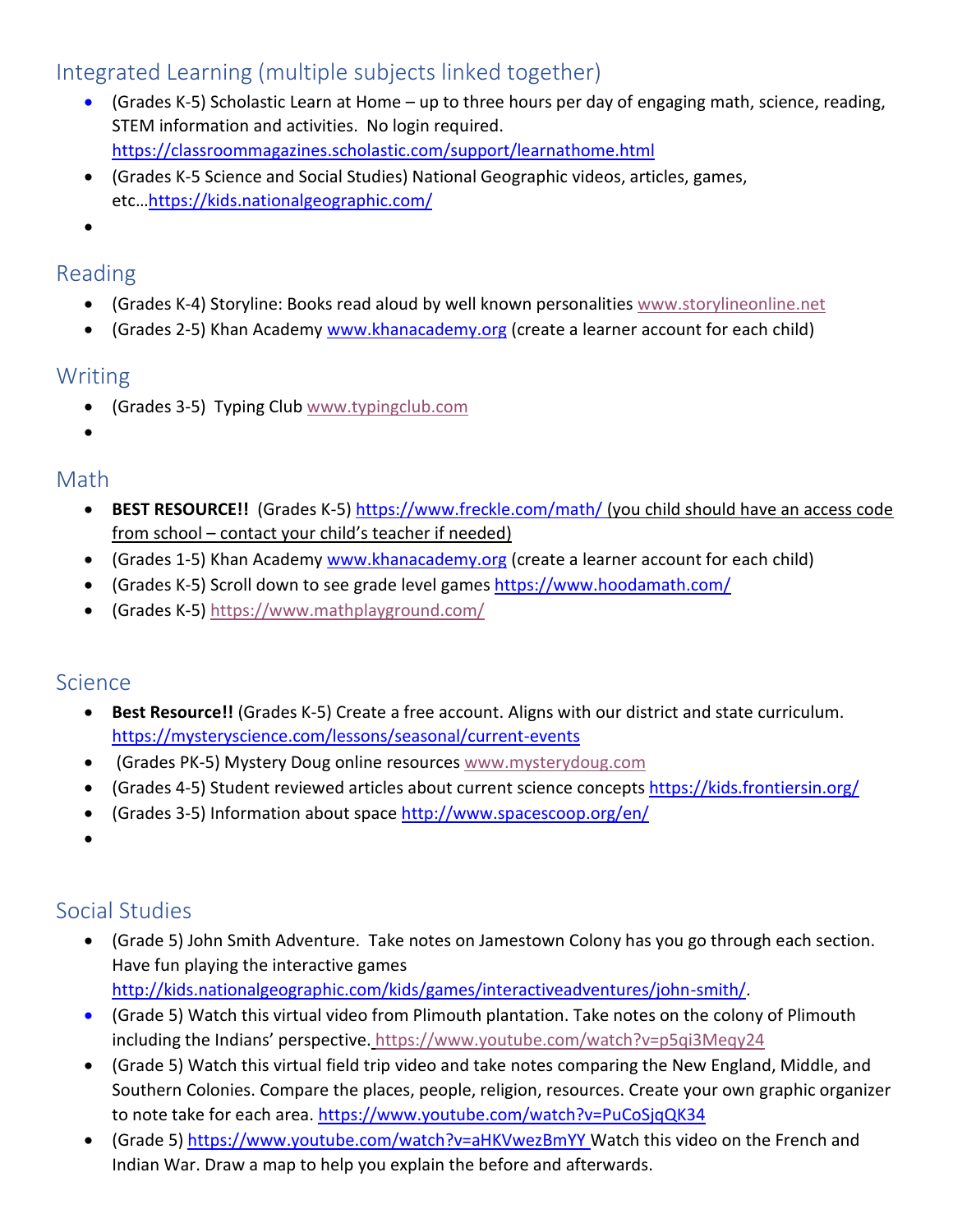- (Grade 5) Watch Episodes of Liberty Kids to learn about the American Revolution <https://www.youtube.com/watch?v=S7qRZmHLobQ&list=PLHeaIWvdbER3Ic90BzhPsH2aJ5KI3UtmM>
- Grades 2-5) Play this online video game to learn about the American revolution [http://www.mission](http://www.mission-us.org/pages/landing-mission-1)[us.org/pages/landing-mission-1](http://www.mission-us.org/pages/landing-mission-1)
- •

#### <span id="page-2-0"></span>Art

- (Grades PK-5) Lunch Doodles with Mo Willems Short daily drawing activities [https://www.youtube.com/watch?v=MjaYnyCJDdU&feature=youtu.be&fbclid=IwAR0-](https://www.youtube.com/watch?v=MjaYnyCJDdU&feature=youtu.be&fbclid=IwAR0-SvATqOTBs_xQXPI5uISkFEzTJ02tDXAJXgQU-_VKe-7mzBVddZeJF10) [SvATqOTBs\\_xQXPI5uISkFEzTJ02tDXAJXgQU-\\_VKe-7mzBVddZeJF10](https://www.youtube.com/watch?v=MjaYnyCJDdU&feature=youtu.be&fbclid=IwAR0-SvATqOTBs_xQXPI5uISkFEzTJ02tDXAJXgQU-_VKe-7mzBVddZeJF10)
- •

#### <span id="page-2-1"></span>Music

### <span id="page-2-2"></span>Handwriting

• (Grades 1-5) Simple strategies [https://www.youtube.com/watch?v=Y7qb-0ISTjQ](https://nam12.safelinks.protection.outlook.com/?url=https%3A%2F%2Fwww.youtube.com%2Fwatch%3Fv%3DY7qb-0ISTjQ&data=02%7C01%7Crsills%40enfieldschools.org%7C4d86c17fece04577c66c08d7ca8d085b%7C088b3fd5883b40dcb48435805988ad4f%7C0%7C0%7C637200579390458716&sdata=deskWYsFStAzR9X6AbR52bSnAacrjmm7eoP8O4AlSJI%3D&reserved=0)

•

## <span id="page-2-3"></span>Physical Education/Movement/Physical Activities

| Name                        | Web address                                                         | Ages     | <b>Type</b>               |
|-----------------------------|---------------------------------------------------------------------|----------|---------------------------|
| <b>Fitness</b><br>Blender   | https://www.youtube.com/user/FitnessBlender/videos                  | all ages | <b>HIIT</b>               |
| Walk at Home<br>by Leslie   |                                                                     |          |                           |
| Sansone<br>Lucy<br>Wyndham- | https://www.youtube.com/user/walkathomemedia                        | all ages | Walking<br>walking<br>low |
| Read                        | https://www.youtube.com/user/LWRFitnessChannel                      | all ages | impact                    |
| <b>Just Dance</b>           | https://www.youtube.com/channel/UChIjW4BWKLqpojTrS_tX0mg            | all ages | Dance                     |
| move to learn               | https://www.youtube.com/user/MovetoLearnMS/videos                   | All ages | Dance                     |
| yoga with<br>Adriene        | https://www.youtube.com/channel/UCFKE7WVJfvaHW5q283SxchA            | All ages | Yoga                      |
| Yoga Ed                     | https://www.youtube.com/channel/UCZkbiujyDoXqoPPr5D74I7A            | All ages | Yoga                      |
| <b>Cosmic Kids</b><br>Yoga  | https://www.youtube.com/user/CosmicKidsYoga                         | $K-5$    | Yoga                      |
| 20 online                   | https://www.youtube.com/channel/UCi2e8jhzHRdndkokcoZ5CWQ/videos K-5 |          | low<br>impact             |
| Go Noodle                   | https://www.youtube.com/user/GoNoodleGames                          | $K-5$    | Dance                     |
| Kids Bop                    | https://www.youtube.com/user/KidzBopKids                            | $K-5$    | Dance                     |